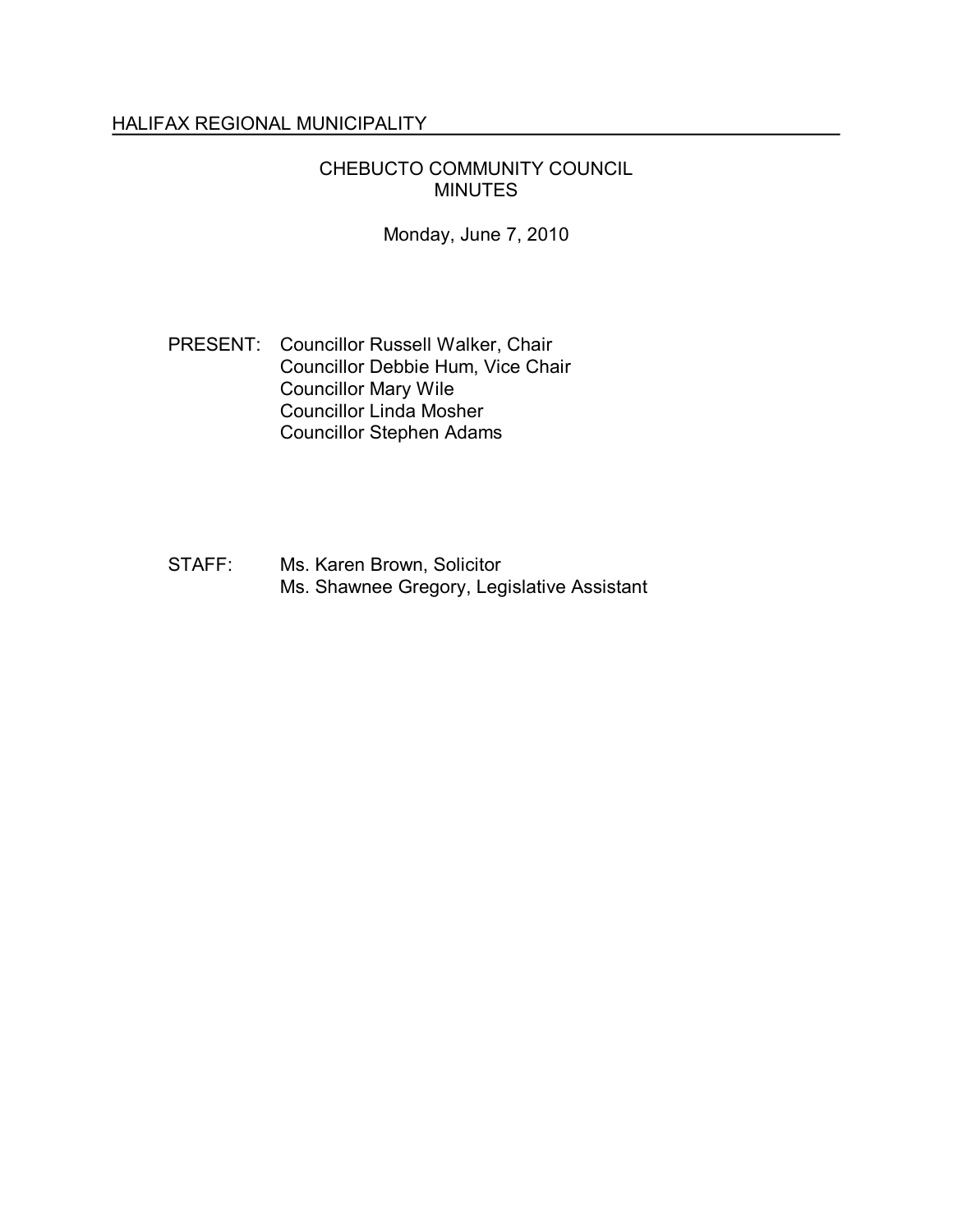# TABLE OF CONTENTS

| 1.               |                                                                                                                                                                                                                                                                                                                                                                                                                                                                                                                                                                                                                                      |  |  |  |
|------------------|--------------------------------------------------------------------------------------------------------------------------------------------------------------------------------------------------------------------------------------------------------------------------------------------------------------------------------------------------------------------------------------------------------------------------------------------------------------------------------------------------------------------------------------------------------------------------------------------------------------------------------------|--|--|--|
| 2.               |                                                                                                                                                                                                                                                                                                                                                                                                                                                                                                                                                                                                                                      |  |  |  |
| 3.               | APPROVAL OF THE ORDER OF BUSINESS AND APPROVAL OF ADDITIONS                                                                                                                                                                                                                                                                                                                                                                                                                                                                                                                                                                          |  |  |  |
| $\overline{4}$ . | BUSINESS ARISING OUT OF THE MINUTES  4<br>4.1<br>4.1.1 J.L IIsley High School - Campus Opportunity 4<br>4.1.2 Keefe Drive - Emergency Concerns Due to Road Condition and<br>4.1.3 75 Rockingstone Road Re: Sidewalk  5<br>4.1.6 Northwest Arm Drive Sidewalk Request 5<br>Resident Traffic and Safety Concerns - Fairmount Subdivision .<br>5<br>4.1.7<br>4.1.8 Fire and Dirt Bike Concerns on the Chain of Lakes Trail Behind<br>4.1.9 Vandalism in Frog Pond/Sir Sandford Fleming Park  5<br>4.1.10 Request for Installation of Waste Receptacle and Dog Waste Bag<br>Dispenser at the HRM Owned Chain of Lakes Trail Head - Crown |  |  |  |
| 5.               |                                                                                                                                                                                                                                                                                                                                                                                                                                                                                                                                                                                                                                      |  |  |  |
| 6.               |                                                                                                                                                                                                                                                                                                                                                                                                                                                                                                                                                                                                                                      |  |  |  |
| 7.               | CONSIDERATION OF DEFERRED BUSINESS  6                                                                                                                                                                                                                                                                                                                                                                                                                                                                                                                                                                                                |  |  |  |
| 8.               | 8.2<br>8.2.1 Appeal of the Development Officer's Decision to Approve an<br>Application for a Variance - 1 Craigmore Drive, Halifax, Case No.                                                                                                                                                                                                                                                                                                                                                                                                                                                                                         |  |  |  |
| 9.               | CORRESPONDENCE, PETITIONS AND PRESENTATIONS  12<br>12<br>9.1<br>9.2<br>12                                                                                                                                                                                                                                                                                                                                                                                                                                                                                                                                                            |  |  |  |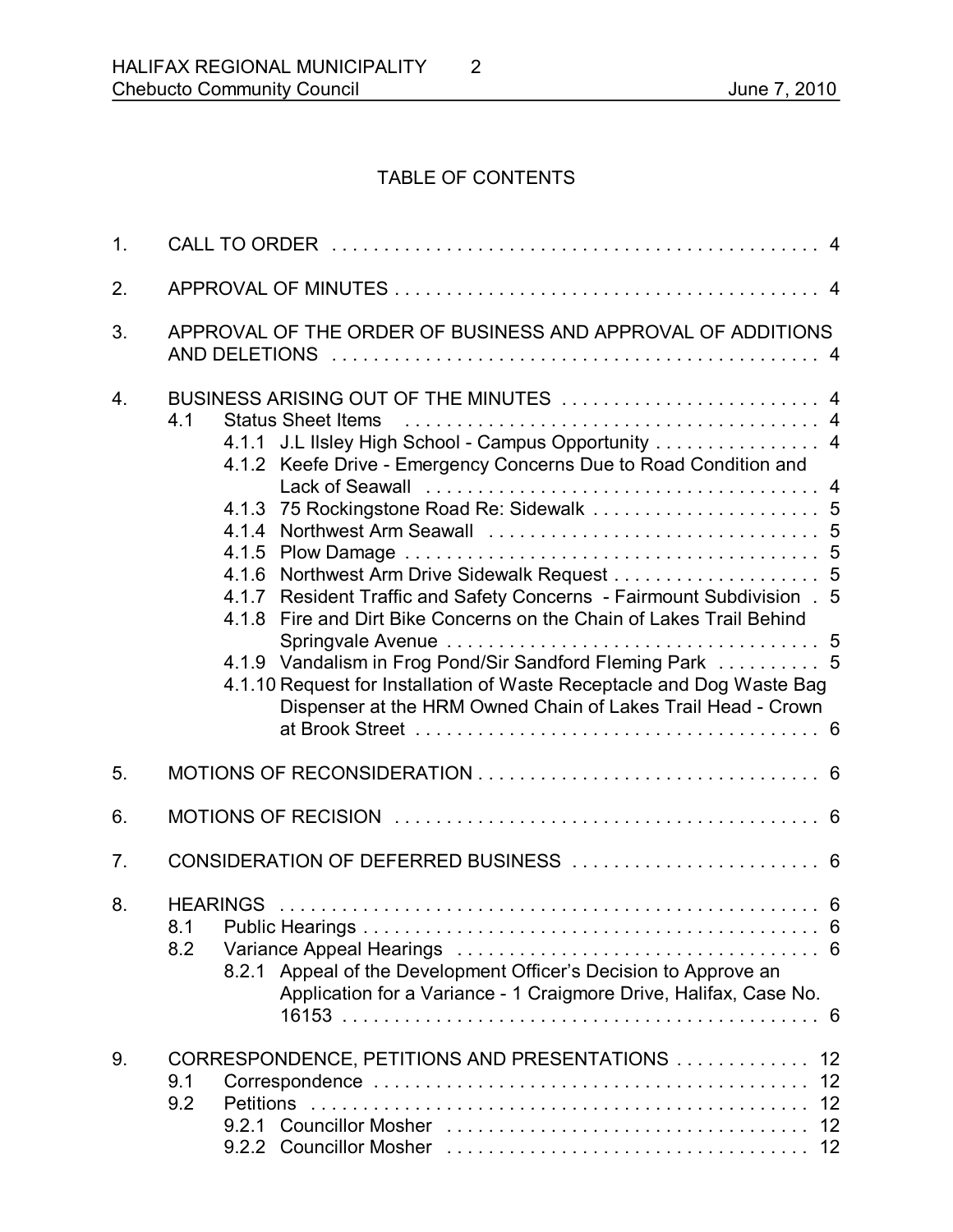|     | 9.3                                          |                                                                                                                                                                                                                                                                                                                                  |    |  |
|-----|----------------------------------------------|----------------------------------------------------------------------------------------------------------------------------------------------------------------------------------------------------------------------------------------------------------------------------------------------------------------------------------|----|--|
| 10. | 10.1                                         | 10.1.1 Case 16023: Non-substantive Amendment, Neighbourhood B of<br>Wentworth/Bedford South Master Plan Area<br>10.1.2 Case 01302: MPS and LUB Amendment for a Development<br>Agreement - 3473 Dutch Village Road, Halifax  14                                                                                                   | 13 |  |
| 11. |                                              |                                                                                                                                                                                                                                                                                                                                  | 14 |  |
| 12. | 12.1<br>12.2<br>12.3<br>12.4<br>12.5<br>12.6 | Case 01205 - MPS/LUB Amendments and DA - 50 Bedford Highway,<br>Case 15951: Development Agreement - 3109 Joseph Howe Drive 15<br>Case 15976: Amendments to Development Agreement, Rockcliffe Village,<br>Bedford Highway Bike Way and Street and Road Concerns - Councillor<br>Dunbrack Street Rose Bushes - Councillor Wile  15 |    |  |
| 13. |                                              |                                                                                                                                                                                                                                                                                                                                  |    |  |
| 14. |                                              |                                                                                                                                                                                                                                                                                                                                  |    |  |
| 15. |                                              |                                                                                                                                                                                                                                                                                                                                  |    |  |
| 16. |                                              |                                                                                                                                                                                                                                                                                                                                  |    |  |

3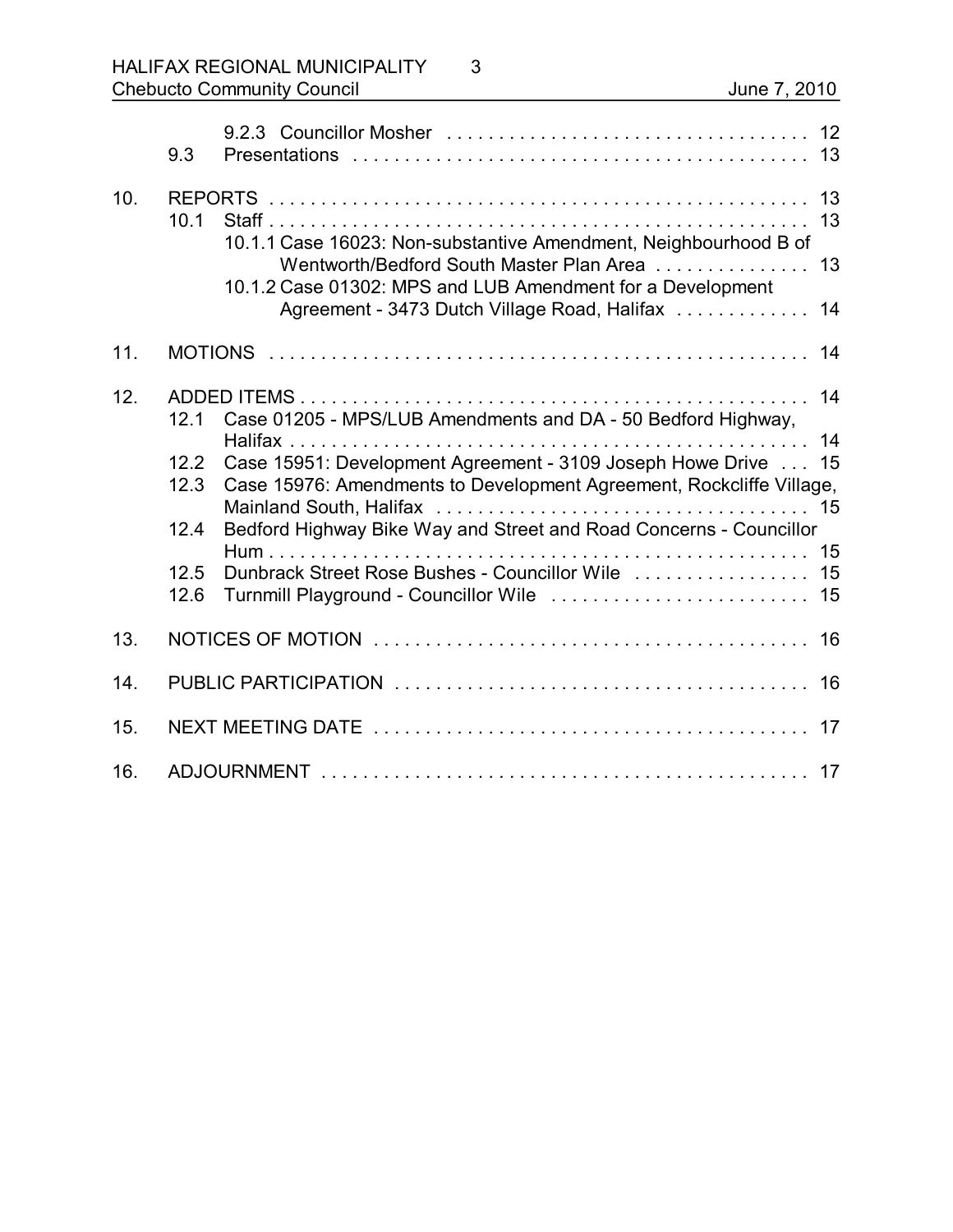# **1. CALL TO ORDER**

The Chair called the meeting to order at 7:04 p.m. in the Keshen Goodman Library.

## 2. **APPROVAL OF MINUTES - May 3, 2010**

**MOVED BY Councillor Wile, seconded by Councillor Hum, that the minutes of May 3, 2010 be approved as presented. MOTION PUT AND PASSED.** 

## **3. APPROVAL OF THE ORDER OF BUSINESS AND APPROVAL OF ADDITIONS AND DELETIONS**

Additions:

- 12.1 Case 01205 MPS/LUB Amendments and DA 50 Bedford Highway, Halifax
- 12.2 Case 15951: Development Agreement 3109 Joseph Howe Drive
- 12.3 Case 15976: Amendments to Development Agreement, Rockcliffe Village, Mainland South, Halifax

(i) Report Dated May 19, 2010 from the Halifax Watershed Advisory Board

- 12.4 Bedford Highway Bike Way and Street and Road Concerns Councillor Hum
- 12.5 Dunbrack Street Rose Bushes Councillor Wile
- 12.6 Turnmill Playground Councillor Wile

**MOVED BY Councillor Adams, seconded by Councillor Mosher, that the agenda be approved as amended. MOTION PUT AND PASSED.** 

**4. BUSINESS ARISING OUT OF THE MINUTES**

#### **4.1 Status Sheet Items**

# **4.1.1 J.L Ilsley High School Campus Opportunity**

Councillor Mosher indicated that a CPTED Audit had been completed on the site, however, the motion had also included a request for information regarding a potential land swap to create a football field. She requested that the Legislative Assistant follow up on this matter.

This item is to remain on the Status Sheet.

# **4.1.2 Keefe Drive Emergency Concerns Due to Road Condition and Lack of Seawall**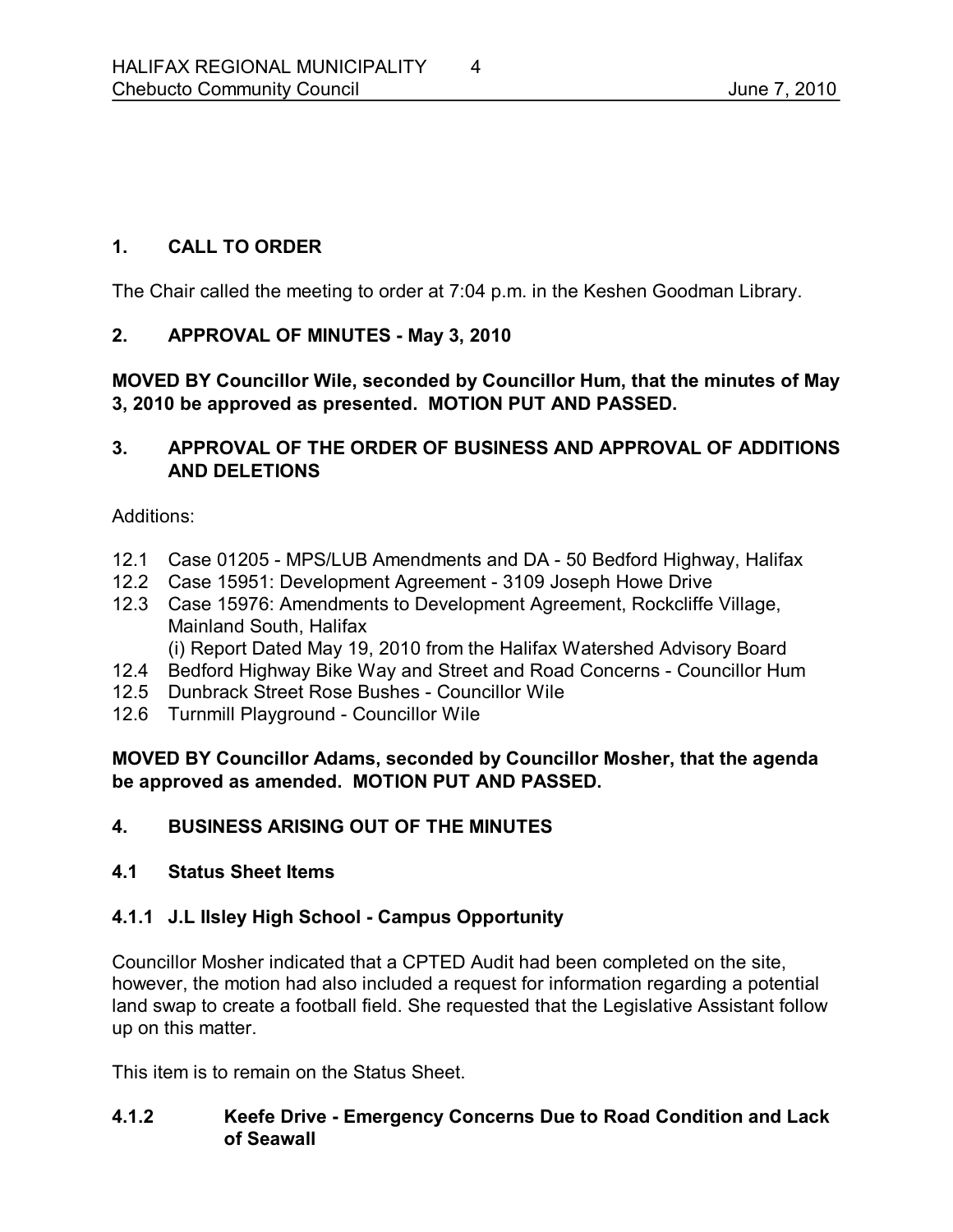Councillor Mosher stated that she had received a response from the provincial Minister of Transportation regarding this matter, however, she requested that this item remain on the Status Sheet as the Federal Government had also been contacted regarding sea level rise.

This item is to remain on the Status Sheet.

# **4.1.3 75 Rockingstone Road Re: Sidewalk**

Councillor Adams stated that staff had added this sidewalk to the winter inventory. He requested a staff update regarding when sodding would occur.

This item is to be removed from the Status Sheet.

## **4.1.4 Northwest Arm Seawall**

Councillor Mosher requested a presentation when the consultant's report is made available.

This item is to remain on the Status Sheet.

## **4.1.5 Plow Damage**

There was no update. This item is to remain on the Status Sheet.

#### **4.1.6 Northwest Arm Drive Sidewalk Request**

• Correspondence dated May 3, 2010 from Mr. Brian J. Ward, Area Manager Halifax Suburban of the NS Department of Transportation and Infrastructure Renewal was before Community Council.

Councillor Mosher stated that the Province had declined Community Council's request for a sidewalk on Northwest Arm Drive. She advised, for the record, that she was disappointed with this response and although the lack of sidewalk was a safety issue, HRM did not currently have the budget to have a sidewalk installed.

This item is to be removed from the Status Sheet.

# **4.1.7 Resident Traffic and Safety Concerns Fairmount Subdivision**

There was no update. This item is to remain on the Status Sheet.

## **4.1.8 Fire and Dirt Bike Concerns on the Chain of Lakes Trail Behind Springvale Avenue**

• Correspondence from Mr. Francois Alexandre, Manager of Business Development and Real Estate, CN, was before Community Council.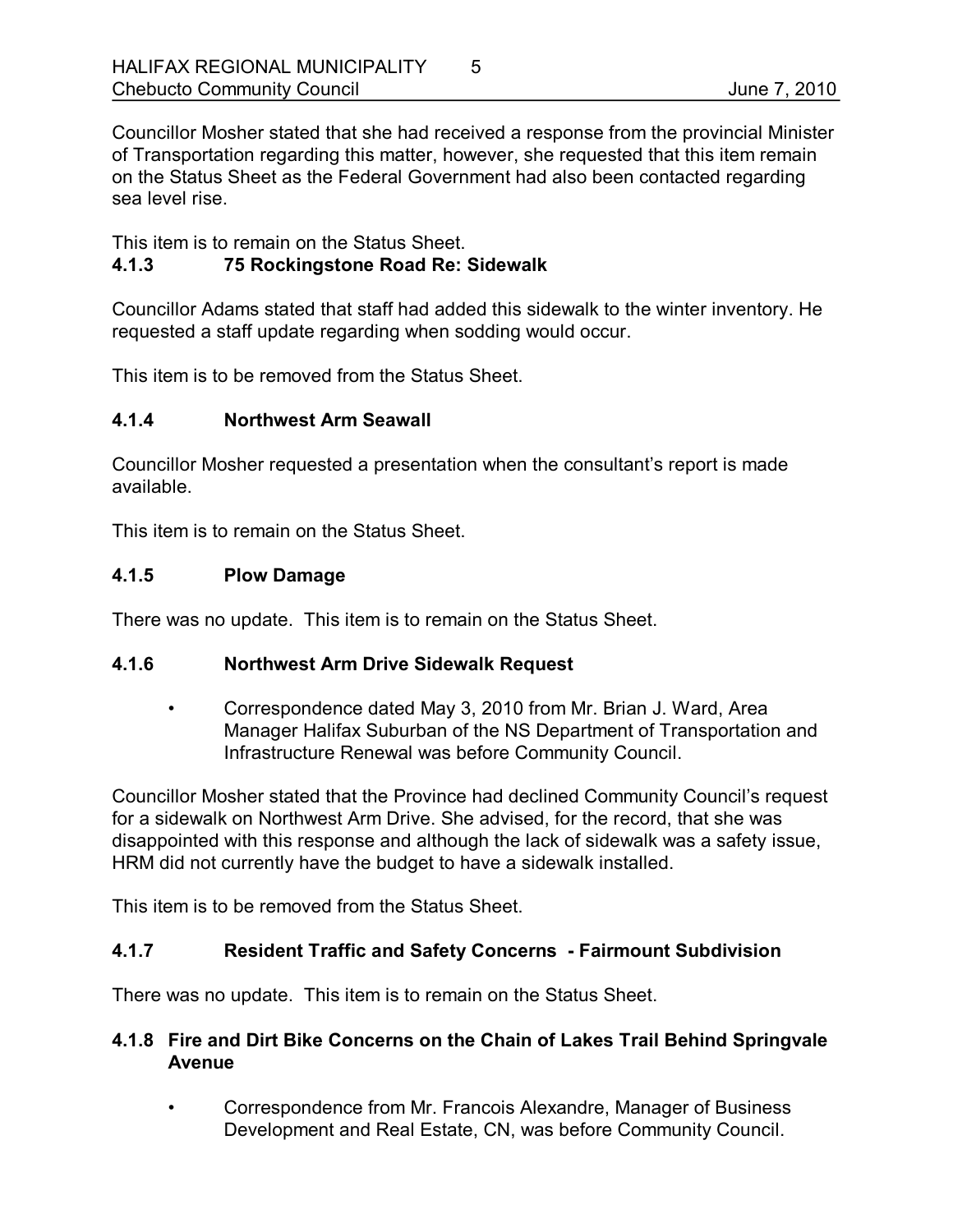As a report was forthcoming, this item is to remain on the Status Sheet.

# **4.1.9 Vandalism in Frog Pond/Sir Sandford Fleming Park**

As a report was forthcoming, this item is to remain on the Status Sheet.

## **4.1.10 Request for Installation of Waste Receptacle and Dog Waste Bag Dispenser at the HRM Owned Chain of Lakes Trail Head Crown at Brook Street**

This item is to remain on the Status Sheet.

- **5. MOTIONS OF RECONSIDERATION None**
- **6. MOTIONS OF RECISION None**
- **7. CONSIDERATION OF DEFERRED BUSINESS None**
- **8. HEARINGS**
- **8.1 Public Hearings None**
- **8.2 Variance Appeal Hearings**
- **8.2.1 Appeal of the Development Officer's Decision to Approve an Application for a Variance 1 Craigmore Drive, Halifax, Case No. 16153**
	- C A staff report dated May 28, 2010 was before Community Council.
	- C A memo dated June 4, 2010 from Craigmore and Rockwood Residents was before Community Council.

Mr. Andrew Faulkner, provided the presentation on the Appeal of the Development Officer's Decision to Approve an Application for a Variance 1 Craigmore Drive, Halifax, Case No. 16153. He stated that a special care home, the IWK 'Choices' Program, was being instituted on the site which was permitted in the C1 zone; the current zoning for the property. He noted that survey information had been brought to staff's attention that the building was insufficient in setback and angle controls, therefore, a variance was applied for and approved. Mr. Faulkner noted that alterations would have to be made to the building if the variance to relax the setback and angle controls is not approved. He indicated that the property had been occupied for commercial use for approximately 50 years and that the special care home would be the first residential use at the location. In closing, Mr. Faulkner stated that there were no other C1 zoned properties in the area other than at 1 Craigmore Drive, with the next closest one being located on Dutch Village Road.

A discussion ensued with Mr. Faulkner responding to questions.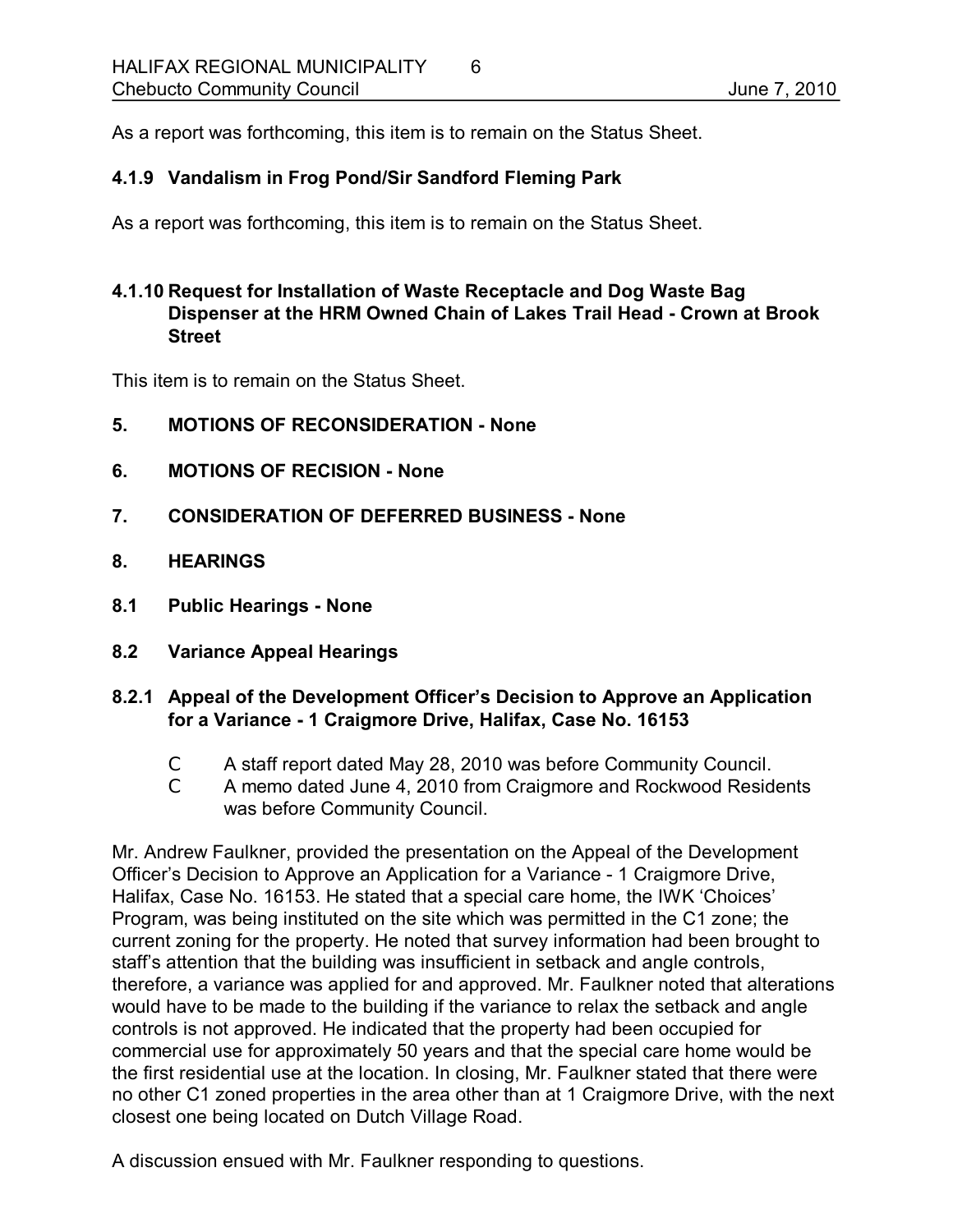Mr. Faulkner noted that there had to be an application for a variance since the use of the property was being changed from commercial C1 use to residential R4 use and there were different setbacks for each use.

Mr. Faulkner stated that the residential special care home use on the site was permitted under R4 zoning; noting that the alteration to the building had no bearing as to whether or not that use could occur. He indicated that the owner would make changes to the building in order to comply if the variance was not approved.

Ms. Karen Brown, Solicitor, clarified that both office (commercial) and special care home (residential) uses were permitted on the site and whether changes were made to the building or not would not effect the ability of the owner to have both uses on their property. She stated that, if Community Council refuses the variance, the owner could modify the building and continue on with the residential use.

At the request of Councillor Mosher, Mr. Faulkner read the definition of a special care home as outlined on page 12 of the Halifax Mainland Land Use By-law (HMLUB)as follows:

"a building or part of a building in which accommodation, together with nursing, supervisory or personal care is provided or is available for four or more persons with social, health, emotional, mental or physical handicaps or problems, and only such building or part thereof as is licensed by the Homes for Special Care Act, or the Children's Services Act, or operated as a community correctional center under the provisions of the Penitentiary Act of Canada, but does not include a building or part thereof maintained by a person to whom the residents are related by blood or marriage, a public hospital, maternity hospital, sanatorium, jail, prison, reformatory, hotel or hostel".

Mr. Faulkner stated that the requirement for a license as referred to in the definition had been received.

Regarding the parking requirement for such a special care home, Mr. Faulkner stated that the requirements for parking had been complied with in the application.

The Chair reviewed the Rules of Procedure for Variance Appeal Hearings and opened the hearing for the Appeal of the Development Officer's Decision to Approve an Application for a Variance - 1 Craigmore Drive, Halifax, Case No. 16153.

**Mr. Brian Adams**, Rockwood Avenue, indicated that he was speaking on behalf of Mr. Robert Gale and provided a power point presentation. Mr. Adams stated that the minor variance was required by the Developer as he wanted to change the building use from commercial offices to an R4 special care home. He indicated that the owner had chosen to make changes and that was why the variance was required rather than leaving the building as is as a C1 commercial space. Mr. Adams stated that, under R4 zoning, a building had to meet the setback and angles, however, a portion of the building did not fit the 60 and 80 degree angles required under the Land Use By-law requirements. He advised that the neighbourhood had been a residential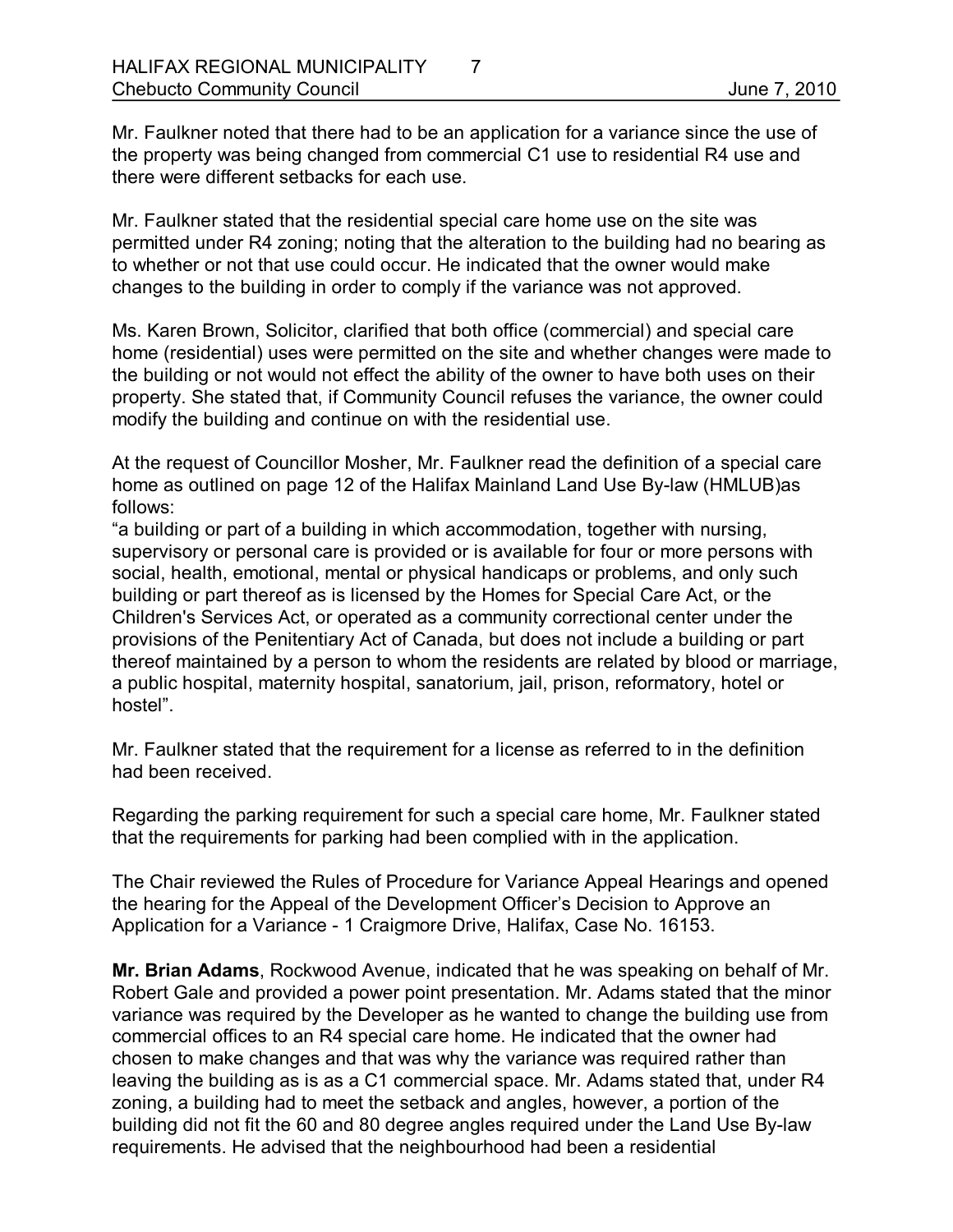neighbourhood for 50 years; noting that residents had gone to the Council in 2000 when 1 Craigmore Drive had been sold without a tender and it had not been indicated to residents that this included an unlimited height. In closing, Mr. Adams stated that residents were happy with the current county building on the site and this was a major rather than a minor variance.

**Ms. Anastasia Langthorne**, 4A Rockwood Avenue, stated that the Halifax Mainland Land Use By-law does not include a provision providing the Development Officer to grant a variance for the item listed in section 252 of the HRM Charter and, therefore, the variance should not be granted. She requested to know if this was staff's understanding of section 252 of the HRM Charter. Ms. Langthorne also wanted to know if the required provincial license for a special care home had been issued prior to the HRM renovation permit being issued as required by law.

Mr. Faulkner stated that the IWK did have a provincial license which they were modifying at the time.

Ms. Brown clarified the provisions of the HRM Charter regarding the jurisdiction of the Development Officer as outlined in section 250 subsection 1 and b:

250 (1) A development officer may grant a variance in one or more of the following terms in a development agreement, if provided for by the development agreement, or in land-use by-law requirements (b) size or other requirements relating to yards

Ms. Brown stated that subsection b could be a function of the set back. She stated that subsection 2 of section 250, which Ms. Langhorne was referring to, was different from the section which Mr. Faulkner was relying on.

**Ms. Susan McLaren**, 2 Rockwood Avenue, stated that she found it interesting that the variance report indicated that the proposed special care home was the first proposed occupancy consistent with the Municipal Planning Strategy (MPS) residential designation. She indicated that while the site was zoned residential, she believed that there was sufficient policy guidance in the MPS to direct Council to consider low density residential development for this site consistent with the surrounding neighbourhood. Ms. McLaren stated that a special care home of this scale could not be permitted in an R1 zone; noting that the neighbourhood was made up of single family dwellings. She expressed concern with the proposed parking requirements and potential development of an underground parking lot which was directly related to the special care home staff. She requested to know what information had been used by HRM to determine the requirements for the development permit particularly relating to the addition of a 77 unit residential tower, the number of employees and if the permit meets all the requirements.

Mr. Faulkner advised that the HMLUB did include parking requirements which had been well exceeded by the applicant; including two underground levels and a surface parking area.

Councillor Adams indicated that there appeared to be a debate regarding use rather than the setback and angle requirements directly related to the variance and reminded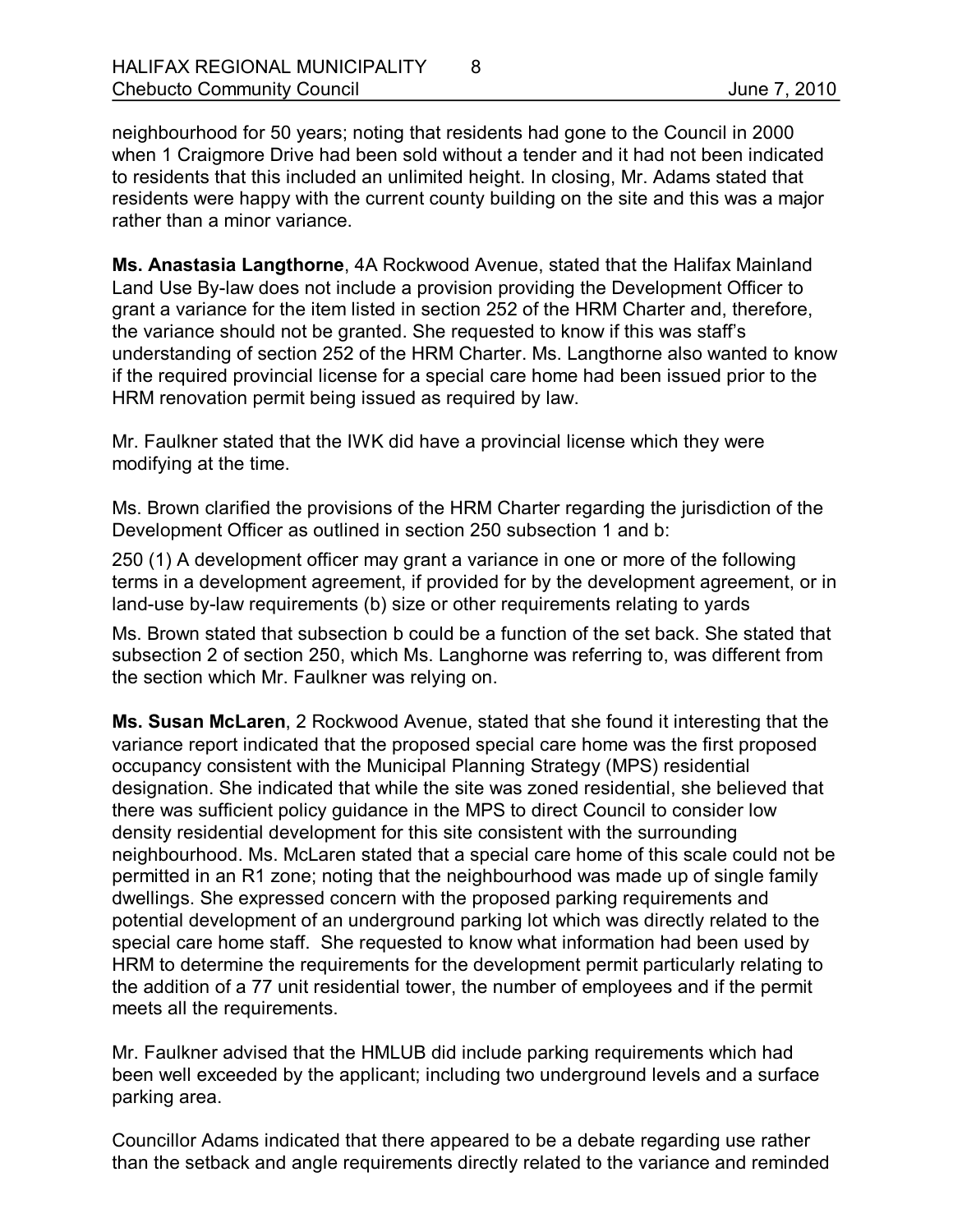the appellants that the project was going forward with or without the variance being approved. .

**Ms. Helen Anderson**, 3 Craigmore Drive, stated that she understood the verbiage that the development would be going forward anyway, however, she noted that the current building did not conform to R4 use. She indicated that the owner was choosing to change the building and its use and she did not think the variance should be permitted. Ms. Anderson stated that in April 2010 residents were told that all requirements had been met as they were still being told, however, several weeks later they found a problem with the required setback. She indicated that if this was an as of right development than a minor variance should have been issued three months ago. Ms. Anderson requested to know how an infringement such as the one currently being discussed could get by the Planner and wondered if a project of this scale was peer reviewed.

Mr. Faulkner noted that the oversight was a staff error; noting that the file had been reviewed several times and that he was not at liberty to release that information to the public.

Ms. Anderson stated that residents were being told different information with regards to beds and parking spaces; noting that she was doubtful as a resident that she could have confidence that all requirements have been met. In summary, she stated that there were two recommendations residents wished Community Council to consider; to deny the variance and that a zoning review be initiated for the site. Ms. Anderson stated that it was time to determine the appropriate future use of the property and establish development controls to ensure future conformity.

Ms. Brown stated that a number of the appellants had spoken on the parking issue which Mr. Faulkner had already indicated met the as of right requirements and advised that the parking issue was not related to the variance appeal. Ms. Brown clarified that they were looking at three issues at hand as indicated under subsection 3 of section 250 of the Municipal Charter as follows:

(3) A variance may not be granted if

(a) the variance violates the intent of the development agreement or landuse by-law;

(b) the difficulty experienced is general to properties in the area; or

(c) the difficulty experienced results from an intentional disregard for the requirements of the development agreement or land-use by-law.

Ms. Brown requested that comments be focussed on these three issues.

The Chair noted that the property would be grandfathered from any reviews.

Mr. Andrew Yabsley, 2 Rockwood Avenue, stated that he had been living in the area for just over 10 years. He indicated that it was easy to get bogged down by the details of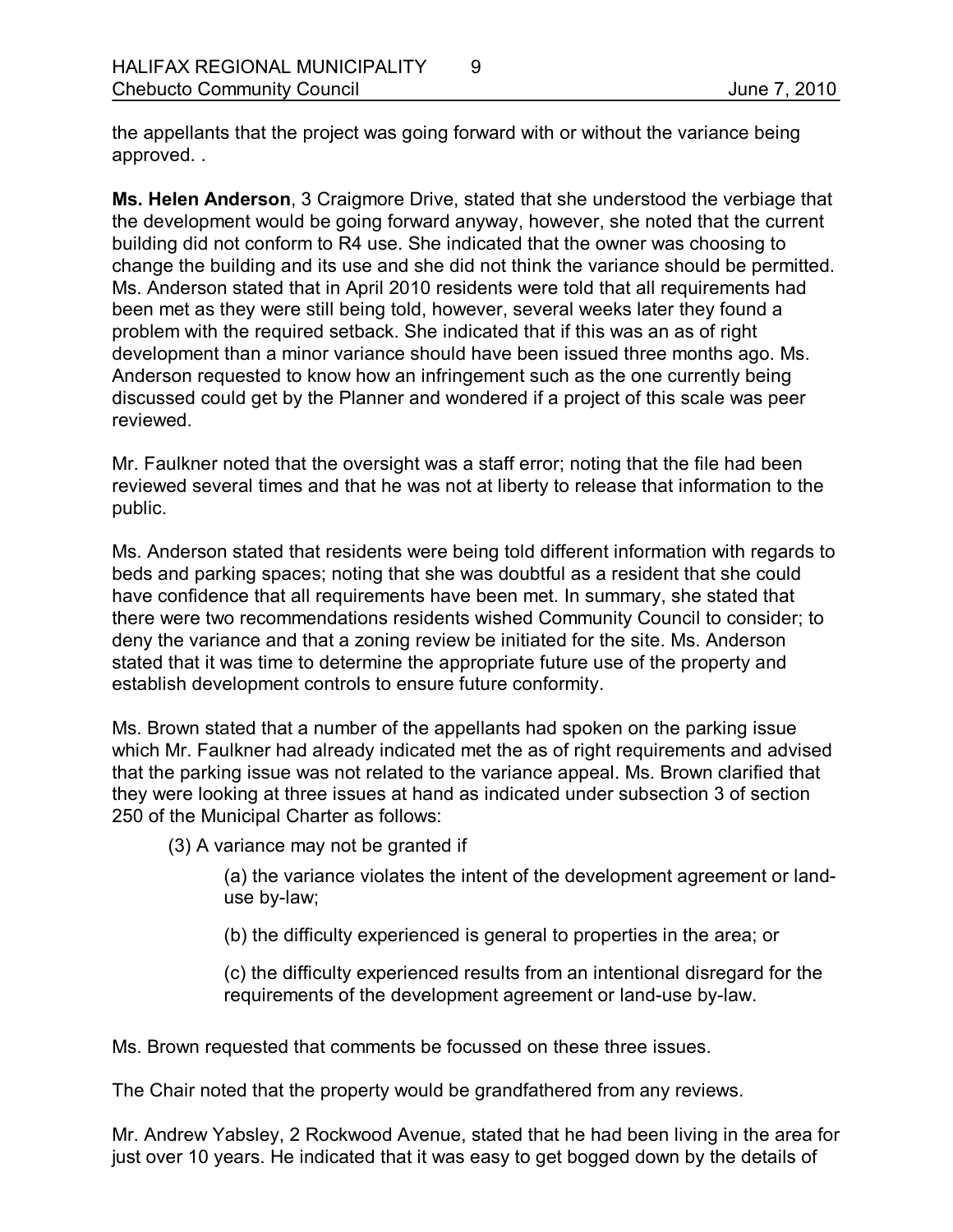the situation, however, it seemed to him that when trying to change the use of a structure, it impacts the effect the structure has on the surrounding area, therefore, this change would have an impact on residents. He expressed concern that the site would be changed to a 24/7 residence which connected to his backyard; noting that there had been problems with the current building before. He indicated that he did not see Council making good on the originally issued permit. In closing, Mr. Yabsley requested that Community Council deny the variance based the fact that a 24/7 facility in the community, regardless of use, would negatively impact the neighbourhood.

**Mr. Craig Chisholm**, 7 Craigmore Drive, was curious to know whether there was more than one set of rules for variances; noting that he had once applied for a variance and at that time was told that it would be a six to eight week process which would end with a similar meeting. He noted that he was surprised when he received correspondence from HRM that a variance had already been granted.

Mr. Faulkner stated that the general response was usually six to eight weeks, however, the meeting times had worked out in this case so that it could be dealt with more efficiently than usual.

Mr. Chisholm advised the Community Council that they had the legality to stop this variance; stating that he would prefer to see the developer be required to conform in this case.

**Ms. Lena Bliziotis**, 2 Craigmore Drive, expressed her opposition to the approval of the variance; stating that she had concerns with the appearance of secrecy in the granting of the variance by staff. On a personal item, she stated that she had lost a property next to St. James' Church after a permit had been approved in principle. She indicated that she had been asked to complete renovations in order to obtain a license to expand and create a childcare facility, however, she was surprised when she was not allowed to do so as she was within 200 feet of herself. She indicated that she appealed and no one would listen. In closing, Ms. Bliziotis reiterated that she opposed the approval of the variance.

**Mr. Alex Halef**, Applicant, Banc Properties Limited, clarified the parking issue, noting that 96 spots were required for the commercial structure; an amount which the Developer was actually exceeding. He advised that they were not trying to change the zoning of the property as R4 zoning was permitted in a C1 use; adding that changing the zoning of the property would require a whole different set of appeals. Regarding the 80 degree line, he stated that developers were allowed to have that line anywhere around the property line as depicted in the Land Use By-law. Mr. Halef provided drawings in an attempt to depict what the building was going to look like. He indicated that the building now had a nice stone face, however, they would have to cut off a corner in order to make the building meet the variance if it was not granted; noting that this would be a major disruption tp the neighbourhood as well as a defamation to the building and a 50 to 100 year old tree that abuts Mr. Yabsley's property. He stated that all of this would be done unnecessarily as the use was permitted as the IWK had the right to move into the building and would do so no matter what. In closing, Mr. Halef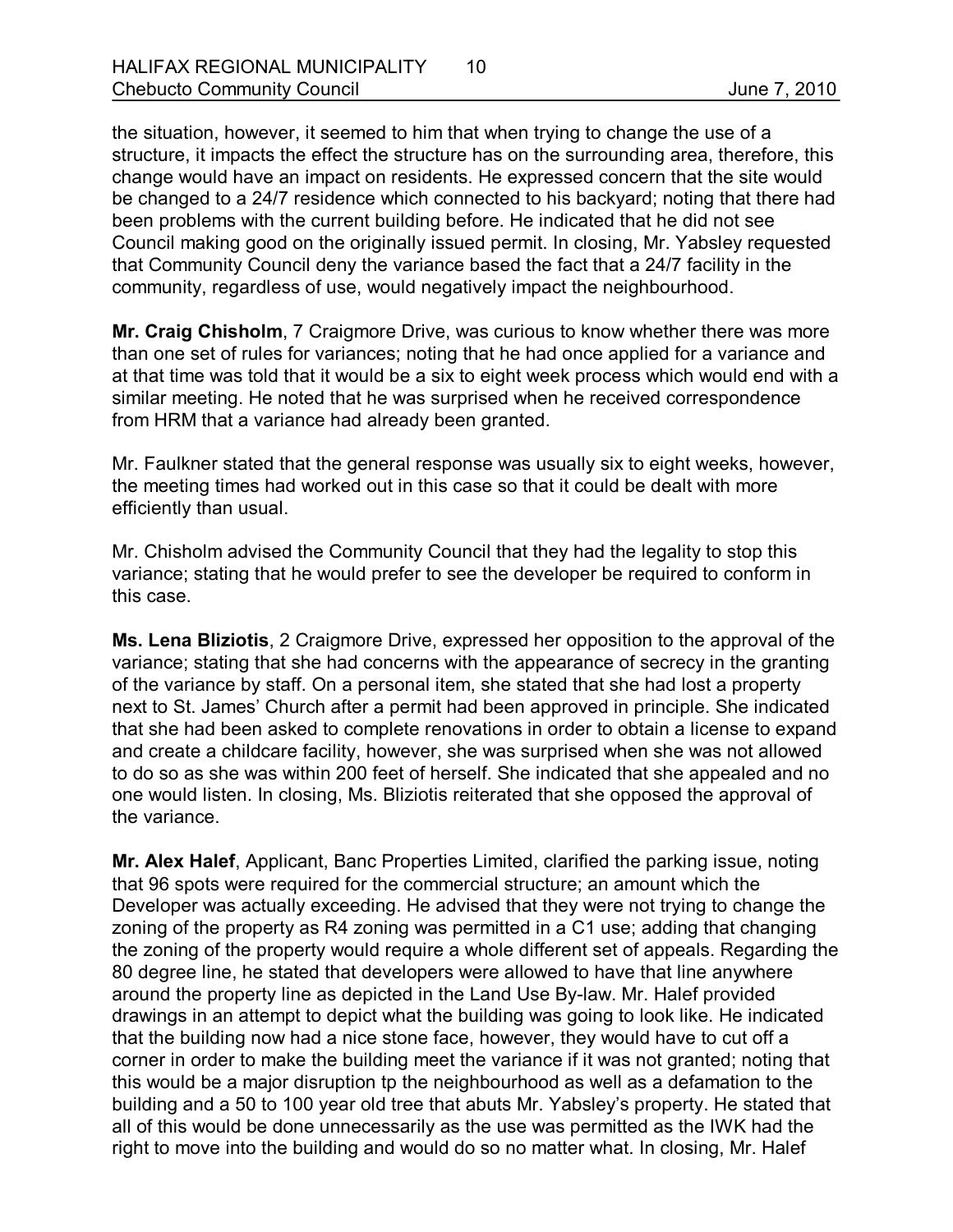stated that Banc Properties Limited believed that the appeal should be rejected as nothing would change as a result and hoped for the support of Community Council.

The Chair called three times for additional speakers. Hearing none, the following motion was placed:

## **MOVED BY Councillor Wile, seconded by Councillor Hum, that the Variance Appeal Hearing be closed. MOTION PUT AND PASSED.**

## **MOVED BY Councillor Adams, seconded by Councillor Wile, that Chebucto Community Council uphold the Development Officer's decision to approve the variance.**

Councillor Adams stated that it was clear from the neighbours that they were not happy with the use that was being proposed for the building. He advised that Community Council was bound by the Municipal Government Act (MGA) and had guidelines they were required to follow. He indicated that the three parameters they had been told to look at had been satisfied, therefore, based on policy rather than the subjective component of liking or disliking what was going there he had to support the variance.

Councillor Mosher requested some leeway on the matter as there was a history of mistrust towards the city in this neighbourhood. She stated that in 2000, a week after she was elected, however, prior to being sworn in, the building in question was sold in an unsolicited offer. She advised residents that In Camera emails regarding that matter were now with HRM's Auditor General. Councillor Mosher indicated that in 2000 the building was to be sold to Maritime Life for \$1,500,000 and rezoned to heavy industrial use with no height limitations or lot lines and the community felt it was done behind their back. She stated that she worked with the community and asked Council to not approve the changes and requested a report; noting that the commercial aspect was not the problem, it was the height and there had been no mention of R4 zoning. Councillor Mosher expressed concern that if this building was deemed R4 then it could be connected underground to another building and still be considered one building, similar to the Waterton property. She stated that this was not a minor variance as it allowed for something much more intensive in the area and, therefore, she could not support the variance on principle. She indicated that there would be a change in use; noting that there were no C1 properties in the area which should mean the property was not compatible. Councillor Mosher referred to section 2.2 of the Municipal Planning Strategy regarding Residential Environments which states that the integrity of residential neighbourhoods shall be maintained by requiring that any new development which would differ in use or intensity or the usual and present neighbourhood development pattern is related to the needs or characteristics of the neighbourhood and this shall be accomplished by implementation of 3.1 and 3.2 as appropriate. She further noted that subsection 2.4 discusses neighbourhood stability and that the city encourages the retention of the existing residential character of stable neighbourhoods and will seek to ensure that any changes be controlled and compatible. Councillor Mosher also advised that while the Land Use By-law, under section 2.4.2, does permit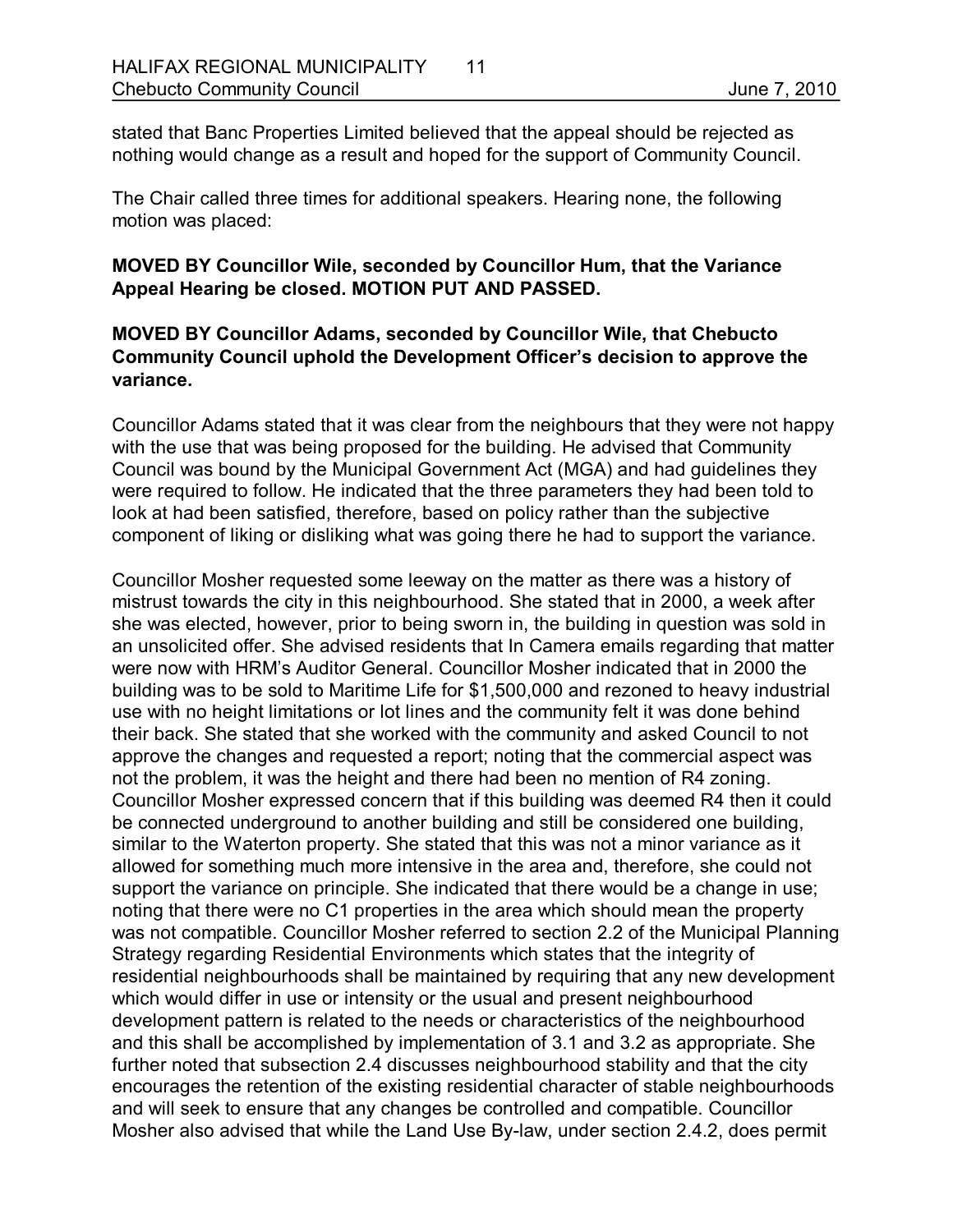special care homes in residential areas it also allows for regulations to be put in place to ensure neighbourhood compatibility.

The Chair requested to know how Councillor Mosher believed the building did not conform.

Councillor Mosher stated that it was not in keeping with the Land Use By-law as it was not compatible with the community. She requested that the Solicitor bring forward all appeal letters from the community in order to discuss the points that had been raised.

Ms. Brown reiterated that the issues Community Council ought to consider had been set out in section 250, subsection 3 of the Municipal Charter. She noted that a number of the submitted letters raised a variety of issues, some of which were relevant and some of which were not; noting that the relevant letters related to those three criteria set out in the Municipal Charter. For example, Ms. Brown stated that one issue was clearly an indication by a number of residents that the planned use was a problem for the neighbourhood, however, she advised that the use was permitted whether the building stays in the form it is in or if it is changed. She provided the following issues outlined in the letters which were not relevant to the variance as follows:

- The permit issuing process
- Issues regarding whether the developer could lease to another tenant
- 24/7 operation
- Sale of property

Councillor Mosher advised that she could also not support the variance as it did not meet the setback or angle control requirements as outlined on page 3 of the staff report dated May 28, 2010.

Councillor Hum stated that she appreciated residents attending to express their concerns, however, Community Council was there specifically to address a variance appeal. She advised that she did not take resident concerns lightly, however, Community Council could only look at the three outlined criteria.

Councillor Wile stated that she appreciated the resident's concerns, however, she believed they had a problem with the building tenant; noting that she was sure the IWK would ensure that they were safe.

# **MOTION PUT AND PASSED.**

# **9. CORRESPONDENCE, PETITIONS AND PRESENTATIONS**

- **9.1 Correspondence None**
- **9.2 Petitions**
- **9.2.1 Councillor Mosher**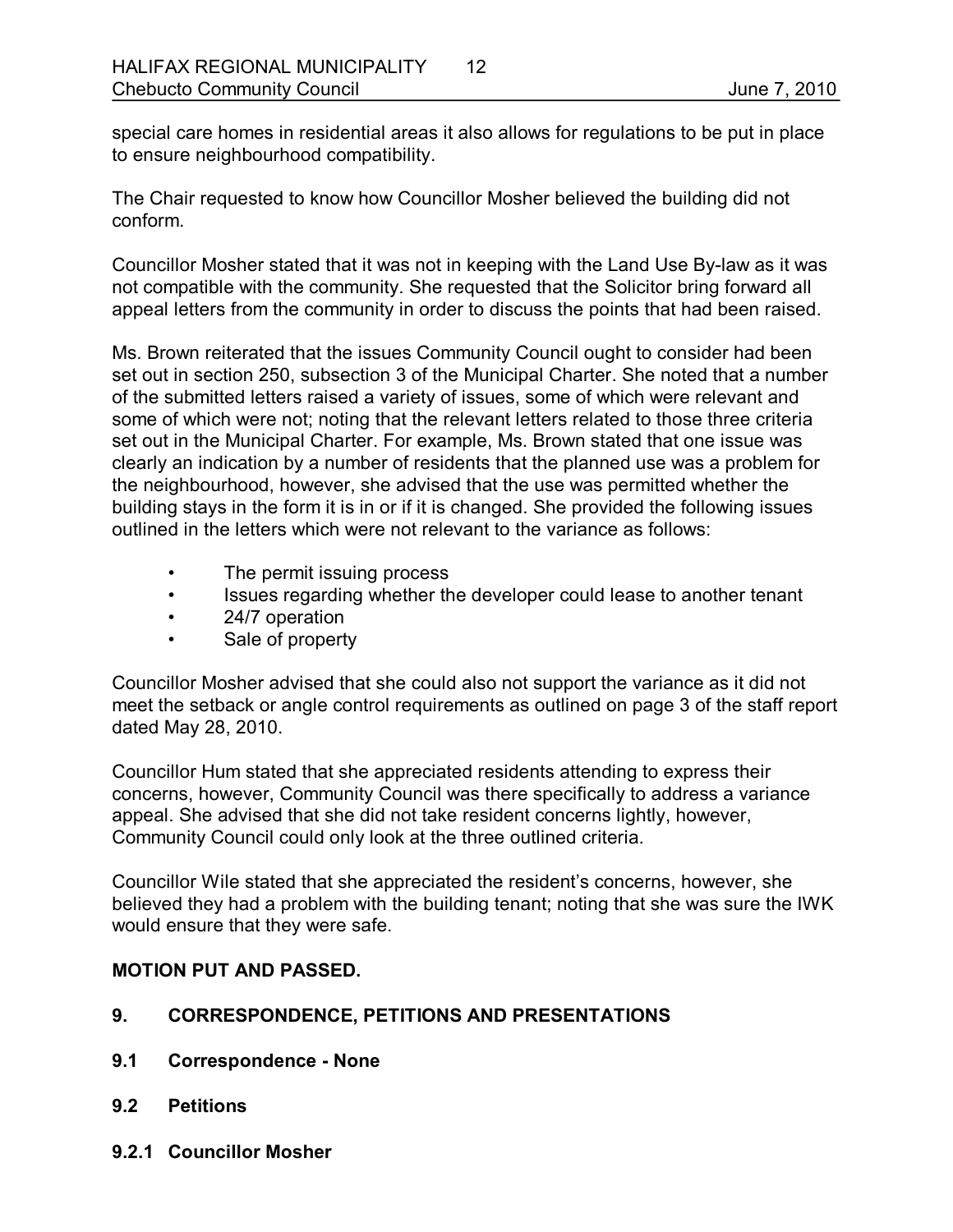Councillor Mosher submitted a petition containing 109 signatures on behalf of the residents of Purcell's Cove requesting the prevention of the construction of a 40 metre free standing self support telecommunication tower and associated equipment shelter on land adjacent to 451 Purcell's Cove Road, Purcell's Cove.

## **9.2.2 Councillor Mosher**

Councillor Mosher submitted a petition containing 126 signatures on behalf of the residents of Stoneridge Subdivision requesting that Halifax Regional Council, Community Council District 17 and Metro Transit reconsider the existing planned route to run in both directions on Walter Havill Drive by having Route 22 stop at Northwest Arm Drive and Walter Havill Drive then travel directly to Osborne Street.

#### **9.2.3 Councillor Mosher**

Councillor Mosher submitted a petition containing 130 signatures was submitted on behalf of residents of Stoneridge on the Park in support of the introduction of bus service to the community.

**MOVED BY Councillor Mosher, seconded by Councillor Adams, that Chebucto Community Council request a staff report from Metro Transit be submitted for the July 5, 2010 meeting assessing all letters and information included with petitions 9.2.2 and 9.2.3 and consideration for altering the route off of Walter Havill Drive. MOTION PUT AND PASSED.** 

- **9.3 Presentations None**
- **10. REPORTS**
- **10.1 Staff**

## 10.1.1 Case 16023: Non-substantive Amendment, Neighbourhood B of **Wentworth/Bedford South Master Plan Area**

• A staff report dated May 10, 2010 was before Community Council.

Mr. Andrew Bone, provided the presentation on Case 16023: Non-substantive Amendment, Neighbourhood B of Wentworth/Bedford South Master Plan Area. Highlights were as follows:

- The Bedford South area was a master plan community of about 625 acres
- The interchange was currently under construction and expected to be completed in the summer of 2010
- The proposed amendment would improve public access to the road
- The proposal was to allow construction to begin, however, the 300 units would not be occupied until the interchange is completed
- Granting this amendment has little or no risk to HRM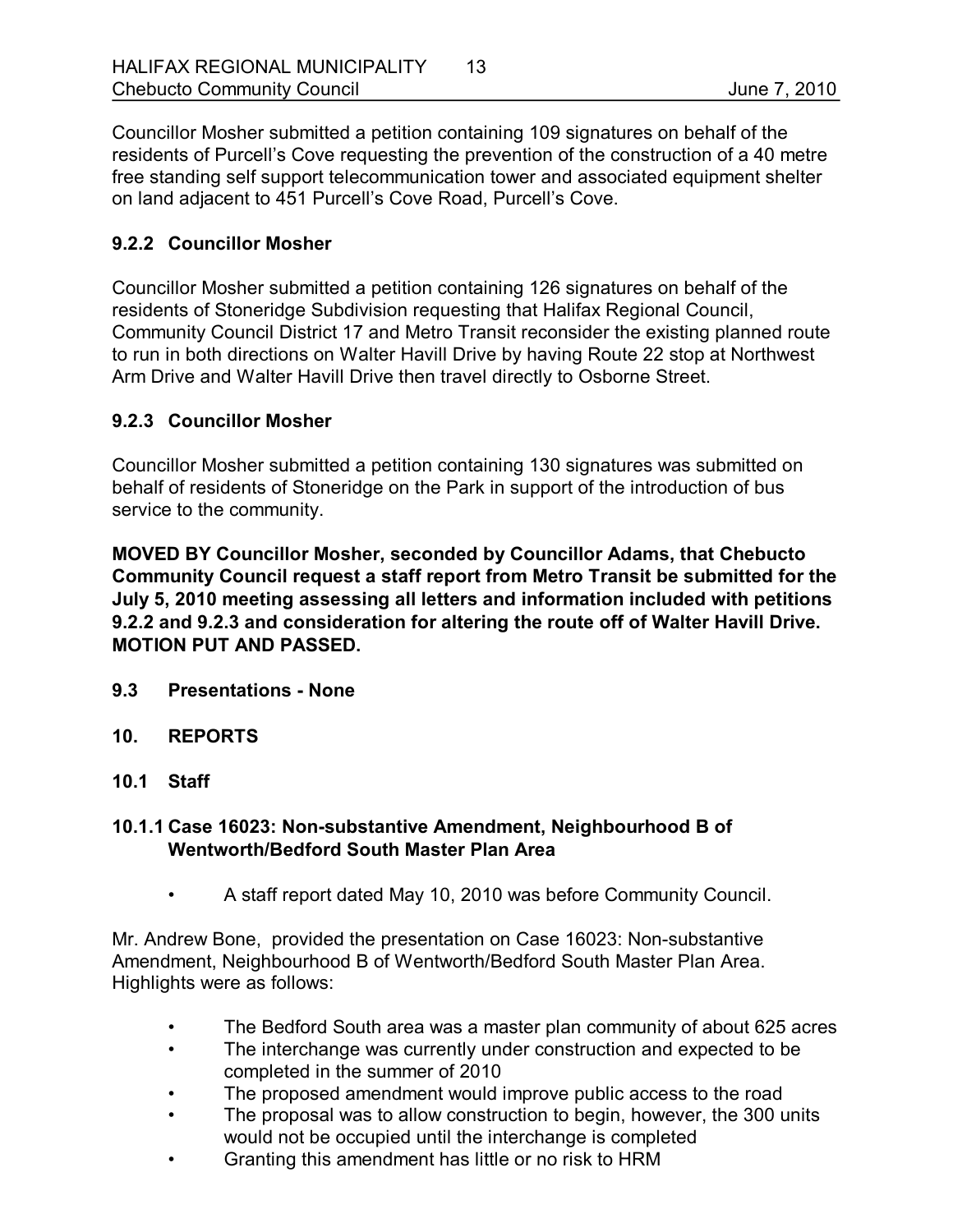• Construction time would be at least 18 months

**MOVED BY Councillor Hum, seconded by Councillor Adams, that Chebucto Community Council:**

- **1. Approve, by resolution, the proposed amending agreement, as set out in Attachment A of the report dated May 10, 2010, to permit the issuance of Development and Building permits for the remaining multiple unit dwellings within Cresco Holdings Limited Lands in Neighbourhood B prior to the interchange at Highway 102 and Larry Uteck Boulevard being connected to Larry Uteck Boulevard and open to vehicular traffic; and**
- **2. Require the agreement be signed within 120 days, or any extension thereof granted by Council on request of the applicant, from the date of final approval by Council and any other bodies as necessary, including applicable appeal periods, whichever is later; otherwise this approval will be void and obligations arising hereunder shall be at and end.**

#### **MOTION PUT AND PASSED.**

- **10.1.2 Case 01302: MPS and LUB Amendment for a Development Agreement 3473 Dutch Village Road, Halifax**
	- A staff report dated May 13, 2010 was before Community Council.

**MOVED BY Councillor Adams, seconded by Councillor Wile, that Chebucto Community Council:**

- **1. Move Notice of Motion to consider approval of the proposed Development Agreement contained in Attachment B of the report dated May 13, 2010 to allow for a mixed use building, and schedule a joint public hearing with Halifax Regional Council;**
- **2. Recommend that Regional Council give First Reading to the proposed amendments to the Halifax Municipal Planning Strategy and the Halifax Peninsula Land Use By-law contained in Attachment A of the report dated May 13, 2010 and schedule a joint public hearing with Chebucto Community Council; and**
- **3. Recommend that Regional Council approve the amendments to the Halifax Municipal Planning Strategy and the Halifax Peninsula Land Use By-law in Attachment A of the report dated May 13, 2010.**

**MOTION PUT AND PASSED.** 

**11. MOTIONS None**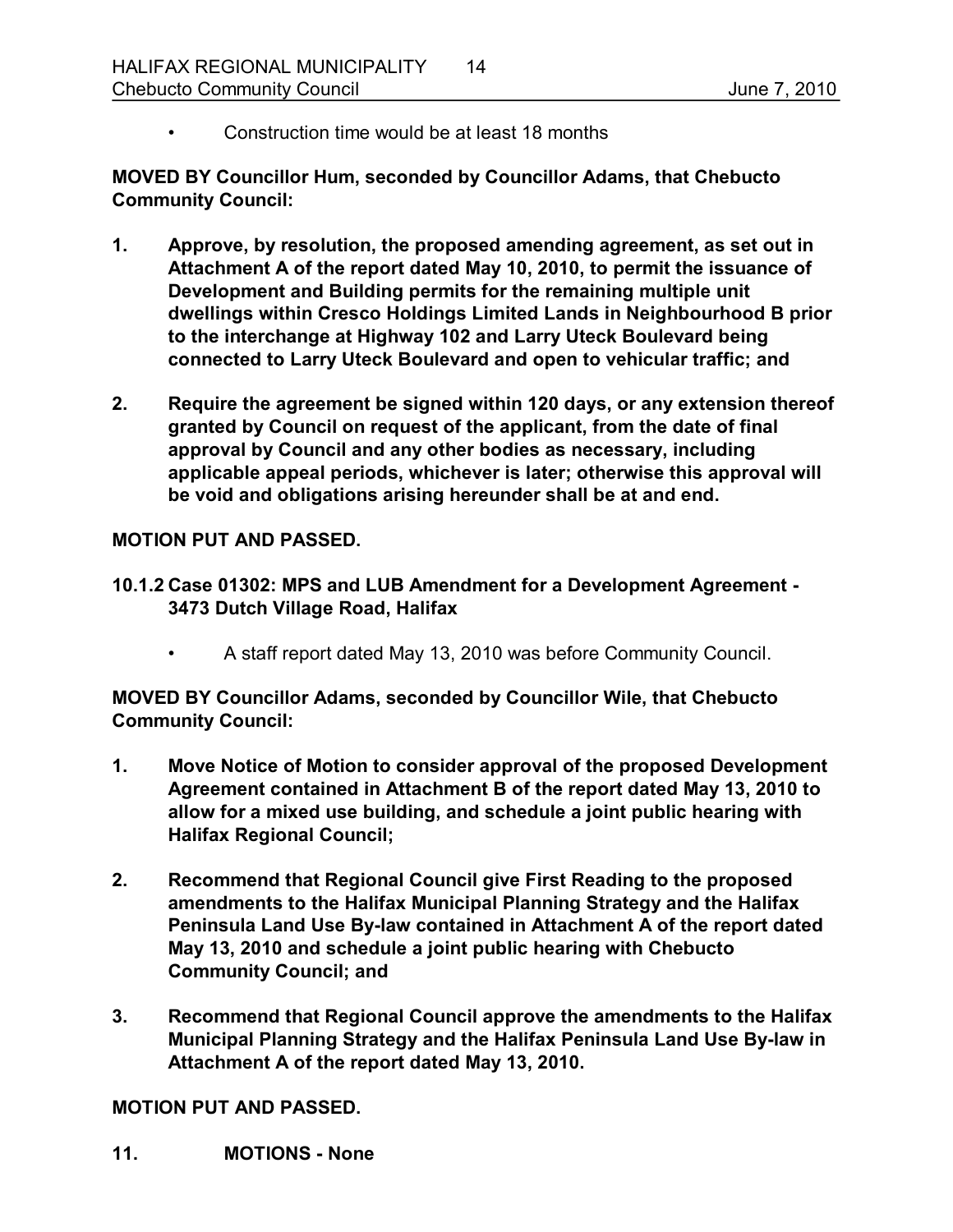#### **12. ADDED ITEMS**

#### **12.1 Case 01205 MPS/LUB Amendments and DA 50 Bedford Highway, Halifax**

• A supplementary staff report dated May 31, 2010 was submitted.

**MOVED BY Councillor Hum, seconded by Councillor Wile, that Chebucto Community Council:**

- **1. Approve the proposed development agreement as contained in Attachment A of the supplementary staff report dated May 31, 2010 to allow for a mixed use building;**
- **2. Require the agreement be signed within 120 days, or any extension thereof granted by Council on request of the applicant, from the date of final approval by Council and any other bodies as necessary, including applicable appeal periods, whichever is later; otherwise this approval will be void and obligations arising hereunder shall be at an end.**

#### **MOTION PUT AND PASSED.**

- **12.2 Case 15951: Development Agreement 3109 Joseph Howe Drive**
	- A staff report dated May 13, 2010 was submitted.

**MOVED BY Councillor Mosher, seconded by Councillor Wile, that Chebucto Community Council give Notice of Motion to consider an application to allow for a day care facility for 20 children in conjunction with the single unit dwelling at 3109 Joseph Howe Drive, Halifax, and schedule a public hearing for July 5, 2010. MOTION PUT AND PASSED.** 

- **12.3 Case 15976: Amendments to Development Agreement, Rockcliffe Village, Mainland South, Halifax (i) Report Dated May 19, 2010 from the Halifax Watershed Advisory Board**
	- A staff report dated May 27, 2010 was submitted.

**MOVED BY Councillor Mosher, seconded by Councillor Wile, that Chebucto Community Council give Notice of Motion to consider an application by RV Atlantic Holdings Ltd. to amend the development agreement for "Rockcliffe Village" on lands at Northwest Arm Drive and Cowie Hill Road extension, Halifax, and schedule a public hearing for July 5, 2010. MOTION PUT AND PASSED.** 

**12.4 Bedford Highway Bike Way and Street and Road Concerns Councillor Hum**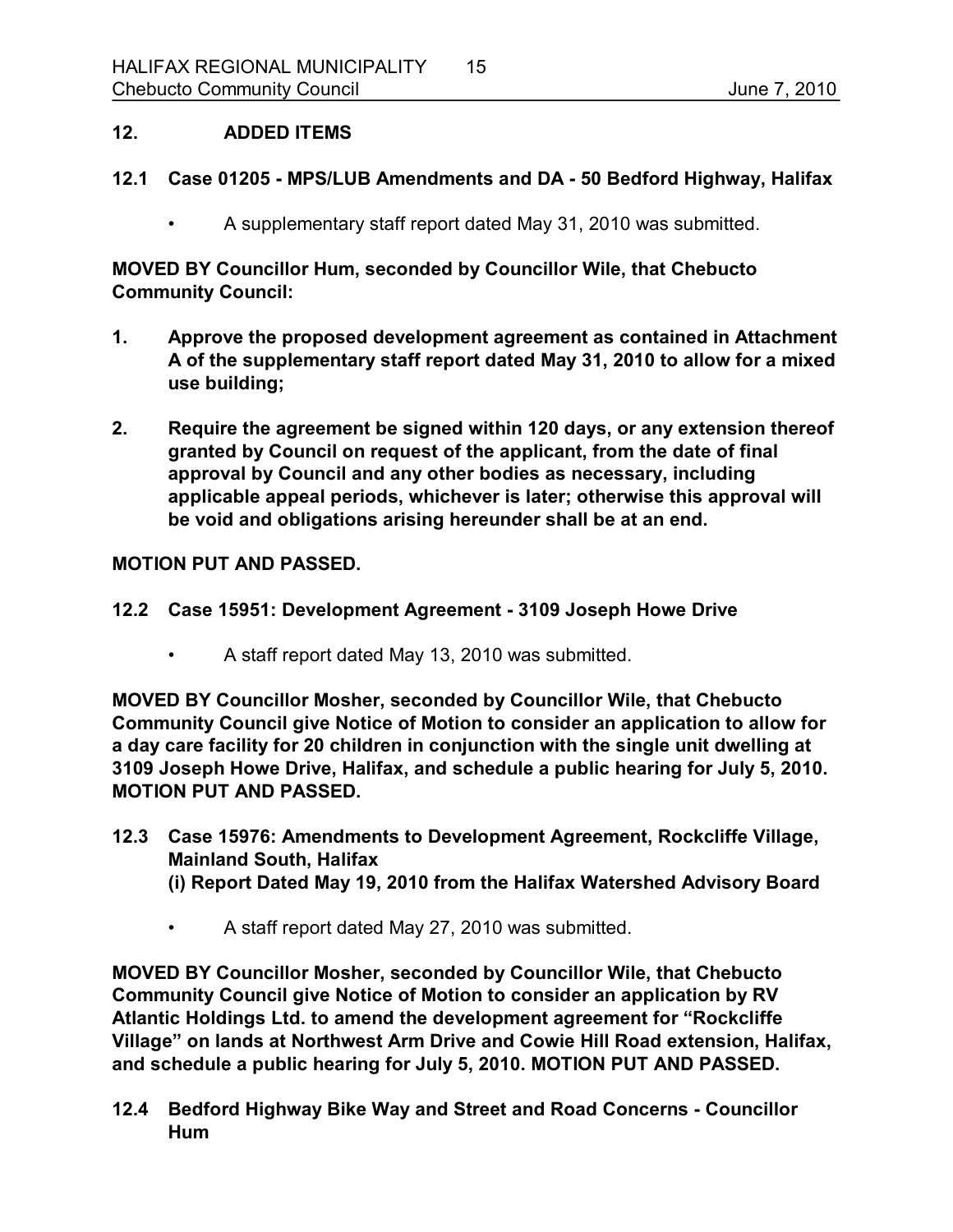Councillor Hum stated, for the record, that she requested an email report from staff regarding this issue.

**MOVED BY Councillor Hum, seconded by Councillor Mosher, that Chebucto Community Council request that the email staff report be forwarded to Community Council and the Active Transportation Advisory Committee as information. MOTION PUT AND PASSED.** 

# **12.5 Dunbrack Street Rose Bushes Councillor Wile**

Councillor Wile advised residents that the removal of the Dunbrack Street rose bushes would continue and staff would also be continuing on with the street scaping plan.

# **12.6 Turnmill Playground Councillor Wile**

Councillor Wile stated that the old Turnmill playground equipment had been removed for safety reasons, however, a tender would go out for new equipment to be installed later in the summer.

# 13. NOTICES OF MOTION - NONE

## **14. PUBLIC PARTICIPATION**

**Mr. Mike Bonin**, Walter Havill Drive, stated that he wished to address the proposed bus service on Walter Havill Drive and the subsequent letter from Councillor Mosher regarding this matter. He indicated that this issue had come up at meetings when the first phase of the subdivision was built; noting that residents were not in favour of this bus service. He suggested rerouting the proposed bus to provide service to condo residents. He noted that most parents living on Walter Havill Drive had two cars and had said they would not allow their children on the bus. Mr. Bonin wondered if it was the intention of Metro Transit to use the bus as a shuttle to get their staff home. He indicated that, with the new route, 68 busses would be going down Walter Havill Drive each day and that a real estate agent had told him that property values would go down as a result of the service. He indicated that this was a quiet area and that the bus would still require passengers to transfer at Mumford; noting that this would not be convenient for students attending elementary school or Halifax West school. Mr. Bonin advised that there were now five stops on the street, some less than 500 metres away from each other, which would encourage people to cut through yards. He expressed concern that people wanted this route pushed through the system.

**Ms. Linda Bonin**, Walter Havill Drive, stated that taxes would go up as a result of the new transit route and it would also cause ongoing residential maintenance with salting and over plowing. She stated that crews had installed bus signs on the Sunday of Victoria Day weekend and wondered if this cost HRM for overtime. She noted that the signs were erected prior to HRM tabling final approval of the budget. Ms. Bonin stated that rerouting a bus was a way to get taxes as it was her understanding that Metro Transit was happy with the level of service in the area. In closing, she advised that she did not want a bus route on Walter Havill Drive.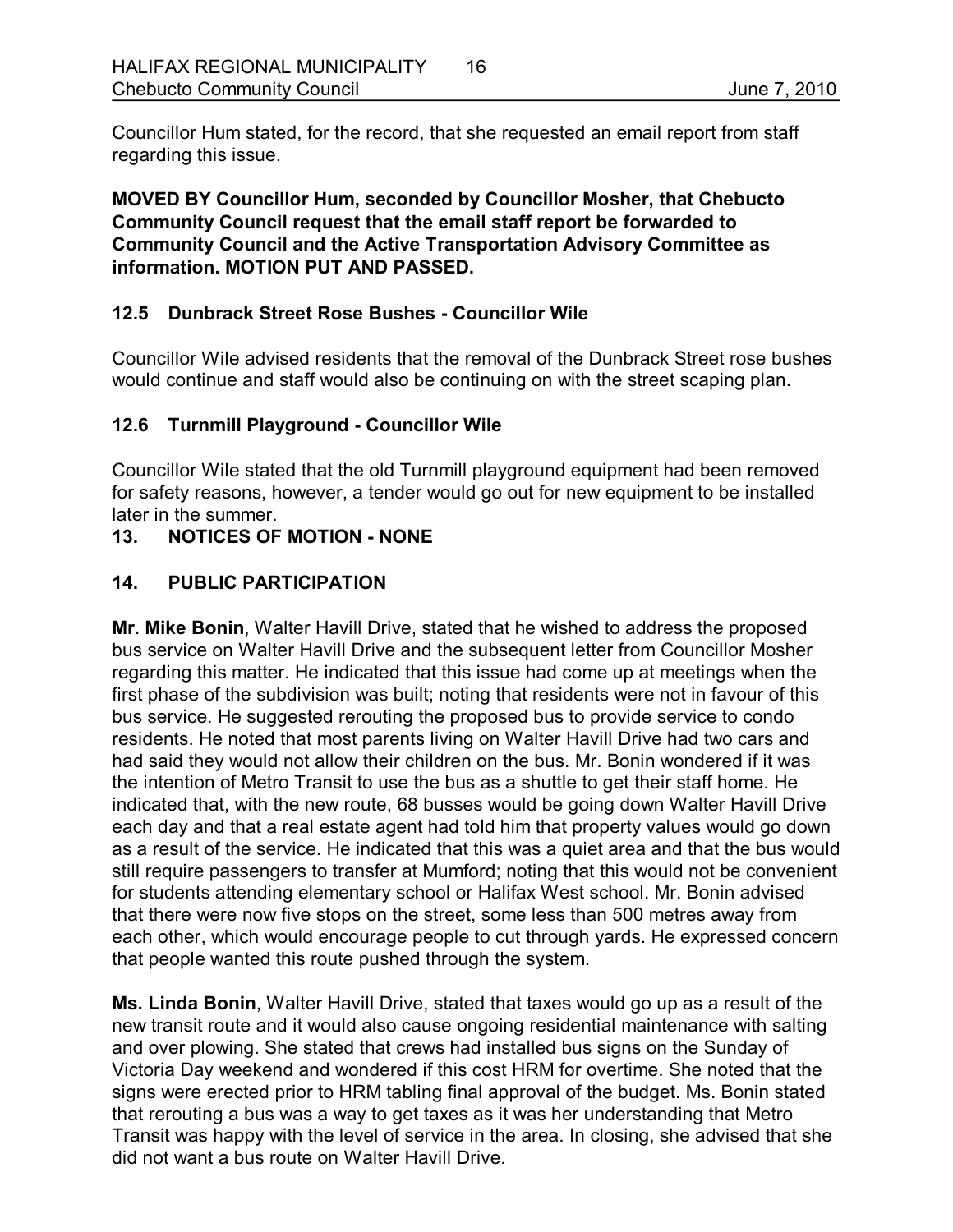Councillor Mosher stated, for the record, that the letter she had sent residents indicating that she has transit service on her street was because residents had asked for that information. She advised that Regional Council had approved that any home owner within one kilometre of a transit stop would be taxed for bus service, therefore, the residents of Walter Havill Drive were being taxed already. Regarding signage, Councillor Mosher indicated that residents had requested this and, therefore, she provided signs. Regarding work on Sunday, she advised that Metro Transit had contracted this work out to HRM Public Works staff who work 24/7. In closing, Councillor Mosher stated that she had forwarded all resident emails to staff as well as two possibly defamatory emails that have been sent to the Solicitor.

**Ms. Cathy Clark**, , Walter Havill Drive, stated that she completely disagreed with a bus coming through Walter Havill Drive and thanked the Bonin's for doing a great job.

**Ms. Melissa Metrie**, Walter Havill Drive, stated that she opposed Councillor Mosher's statements contained in her letter to residents. Ms. Metrie noted that it was not true that residents would experience less congestion with buses in their neighbourhood as they had all said that they would still continue to use one or more cars for their daily commute. She stated that this would, therefore, create mote pollution and traffic in the area which would not reduce HRM's carbon footprint. She stated that in Councillor Mosher's letter the sound of buses was discussed and explained through decibels and compared to a lawnmower. Ms. Metrie advised that she would disagree with having a lawnmower run all week and stated that a bus should not be compared to a lawnmower.

**Mr. Mike Shacklock**, Walter Havill Drive, stated that he had lived in the area for two years and was in support of the approved bus route. He advised that he had recently retired and, being new to the area, he valued Metro Transit as he had been using the service for 13 years. He stated that he had been hoping that route 14 would be rerouted and that something would come closer so news of the proposed route 22 was welcome. He indicated that he was not going to get into a debate with his neighbours over this issue as he did live at the other end of the street, however, the service would make residents more able to use public transit. In closing, Mr. Shacklock stated that he wold be disappointed if the proposed route would be cancelled and hoped some comodation could be made.

**Mr. Bruce Thompson**, Walter Havill Drive, stated that he had been a tax payer for over 30 years and this was the first time he had attended Community Council. He indicated that he was in support of a bus not going through Walter Havill Drive. He noted that most of the concern seemed to be coming from the condo residents. He suggested putting the route over to Osborne Street and through Northwest Arm Drive; noting that people would walk to catch it. He stated that he was not sure who was proposing this bus route as other options and solutions were available. In closing, Mr. Thompson stated that he was a member of NSGU and would picket to keep buses off the street.